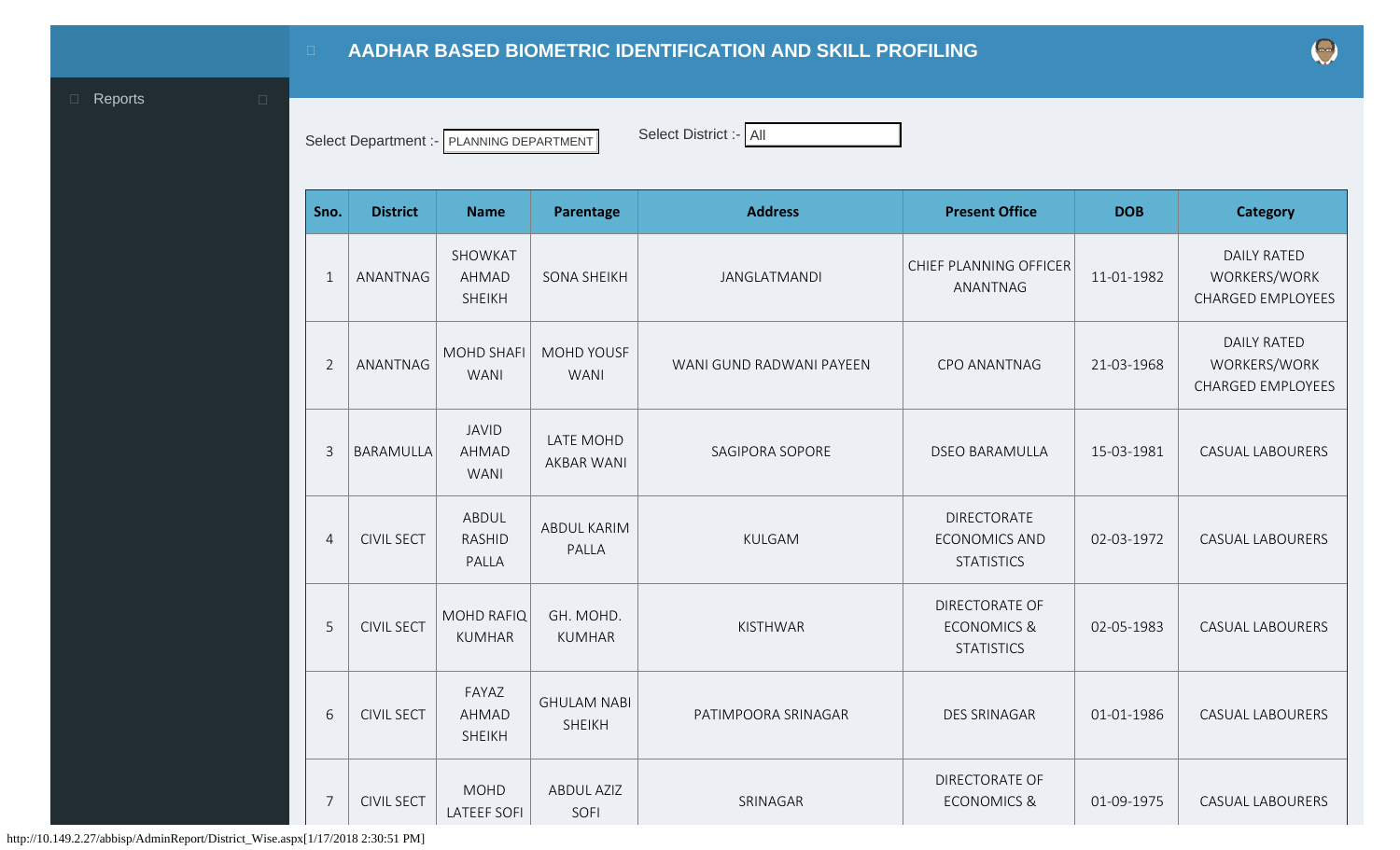|                |                   |                                      |                                          |                                | <b>STATISTICS</b>                                                    |            |                         |
|----------------|-------------------|--------------------------------------|------------------------------------------|--------------------------------|----------------------------------------------------------------------|------------|-------------------------|
| 8              | <b>CIVIL SECT</b> | <b>NAZIR</b><br><b>AHMAD MIR</b>     | <b>ABDUL AHAD</b><br><b>MIR</b>          | SRINAGAR                       | <b>DIRECTORATE OF</b><br><b>ECONOMICS &amp;</b><br><b>STATISTICS</b> | 21-07-1965 | CASUAL LABOURERS        |
| $\overline{9}$ | <b>CIVIL SECT</b> | <b>MUSTAQ</b><br><b>MOHD</b>         | <b>MASSAR DIN</b>                        | <b>JAMMU</b>                   | DIRECTORATE OF ECO STS                                               | 04-12-1988 | CASUAL LABOURERS        |
| 10             | <b>CIVIL SECT</b> | MOHAMMAD<br><b>AMIN WANI</b>         | <b>GHULAM</b><br>MOHAMMAD<br><b>WANI</b> | GANDERBAL                      | DIRECTORATE OF ECO.<br>STS.                                          | 14-02-1969 | <b>CASUAL LABOURERS</b> |
| 11             | <b>CIVIL SECT</b> | TANVEER<br><b>AHMAD DAR</b>          | GH. MOHD DAR                             | SRINAGAR                       | DIRECTORATE OF<br><b>ECONOMICS &amp;</b><br><b>STATISTICS</b>        | 21-11-1975 | <b>CASUAL LABOURERS</b> |
| 12             | <b>CIVIL SECT</b> | <b>GHULAM</b><br><b>NABI SHEIKH</b>  | AD SALAM<br><b>SHEIKH</b>                | SRINAGAR                       | DIRECTORATE OF ECO.<br><b>STS</b>                                    | 04-11-1965 | <b>CASUAL LABOURERS</b> |
| 13             | <b>CIVIL SECT</b> | <b>TASEENA ALI</b>                   | G.M.SOFI                                 | <b>BUDGAM</b>                  | DIRECTORATE OF ECO.<br><b>STS</b>                                    | 02-04-1973 | <b>CASUAL LABOURERS</b> |
| 14             | <b>CIVIL SECT</b> | <b>IMRAN</b><br>AHMAD<br><b>BHAT</b> | MOHAMMAD<br>SHAFI BHAT                   | USMANIA COLONY BEMINA SRINAGAR | DIRECTORATE OF<br><b>ECONOMICS AND</b><br><b>STATISTICS</b>          | 04-10-1987 | <b>CASUAL LABOURERS</b> |
|                | 15   CIVIL SECT   | MOHAMMAD<br>AKBAR<br><b>MOCHI</b>    | <b>HABIB MOCHI</b>                       | <b>BUDGAM</b>                  | DIRECTORATE OF<br><b>ECONOMICS &amp;</b><br><b>STATISTICS</b>        | 01-03-1981 | <b>CASUAL LABOURERS</b> |
| 16             | <b>CIVIL SECT</b> | PEER<br>SHAKEEL<br>AHMAD             | PEER<br>SHARIFUDDIN                      | SRINAGAR                       | DIRECTORATE OF<br><b>ECONOMICS &amp;</b><br><b>STATISTICS</b>        | 18-03-1967 | <b>CASUAL LABOURERS</b> |
|                |                   | RAFIQA                               | WIDOW OF                                 |                                | CHIEF PLANNING OFFICE                                                |            | <b>DAILY RATED</b>      |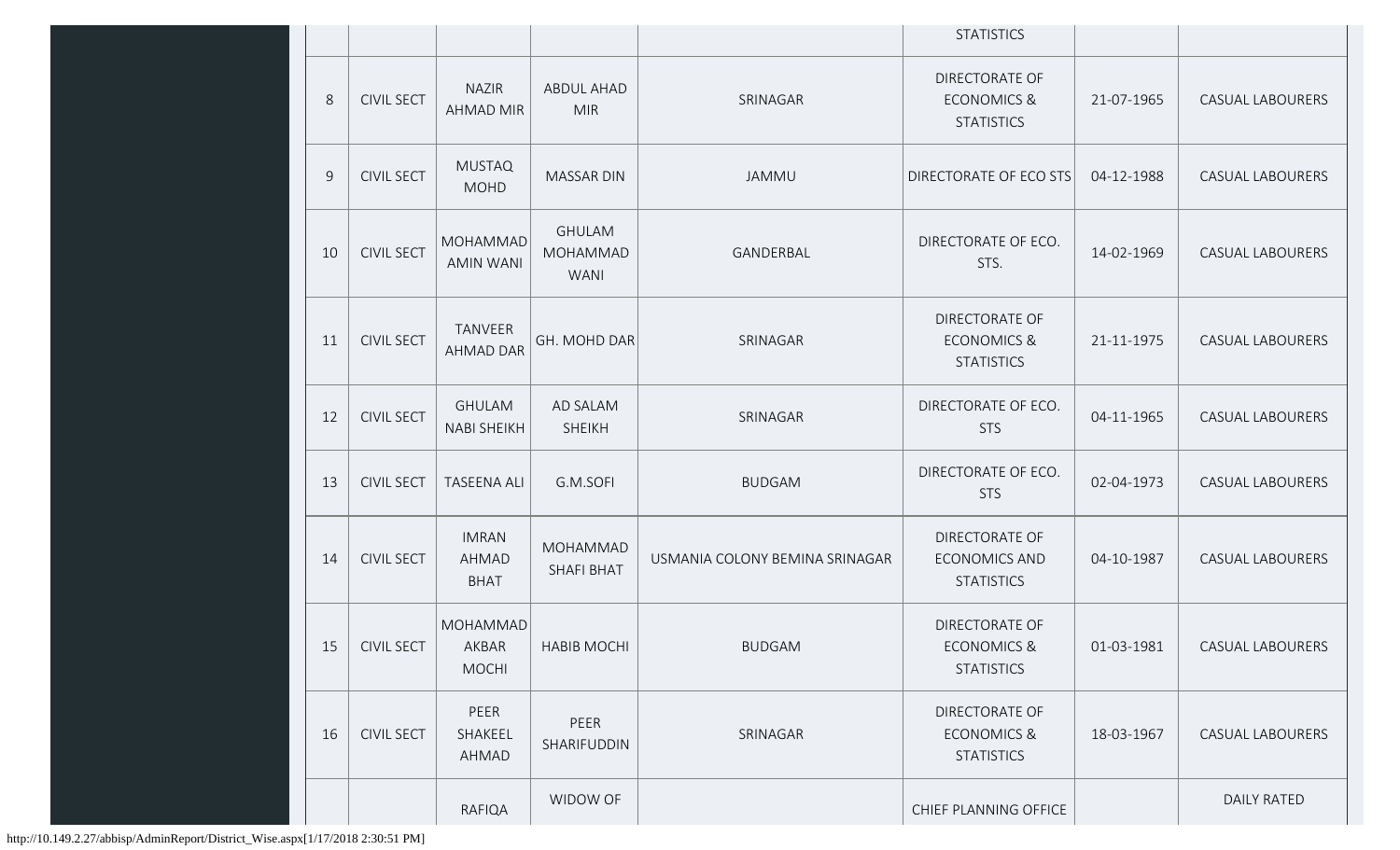| 17 | <b>GANDERBAL</b> | <b>BANO</b>                          | <b>LATE ABDUL</b><br><b>AZIZ MALIK</b>    | CHOWDRI BAGH SEERCH GANDERBAL                       | GANDERBAL                                                       | 01-11-1978 | WORKERS/WORK<br><b>CHARGED EMPLOYEES</b>                       |
|----|------------------|--------------------------------------|-------------------------------------------|-----------------------------------------------------|-----------------------------------------------------------------|------------|----------------------------------------------------------------|
| 18 | GANDERBAL        | SHAREEFA<br><b>BANO</b>              | WIFE OF<br>MOHAMMAD<br><b>ALTAF KHAN</b>  | BEEHAMA GANDERBAL                                   | CHIEF PLANNING OFFICE<br>GANDERBAL                              | 01-11-1977 | PART TIME SWEEPERS IN<br><b>DIFFERENT</b><br>DEPARTMENTS       |
| 19 | GANDERBAL        | <b>MOHD</b><br>YASEEN<br><b>BHAT</b> | <b>MOHD</b><br>MAQBOOL<br><b>BHAT</b>     | PAHILPORA SAFAPORA GANDERBAL                        | <b>DISTRICT STATISTICAL</b><br>AND EVALUATION OFFICE<br>GANDERB | 04-02-1989 | <b>CASUAL LABOURERS</b>                                        |
| 20 | <b>JAMMU</b>     | <b>BUA DITTA</b>                     | <b>GITHAN SINGH</b>                       | R S PURA                                            | PLANING DEPARTMENT                                              | 01-04-1978 | <b>CASUAL LABOURERS</b>                                        |
| 21 | <b>JAMMU</b>     | <b>ASHWANI</b><br><b>KUMAR</b>       | <b>LUDHAR MANI</b>                        | SANGWALI                                            | PLANING DEPARTMENT                                              | 01-04-1978 | <b>CASUAL LABOURERS</b>                                        |
| 22 | <b>JAMMU</b>     | <b>BABA DITTA</b>                    | LT SH DES RAJ                             | PATTI CHANDAN NAGAR SAMBA PO<br><b>RAHYA</b>        | REGIONAL JOINT<br>DIRETCOR EVL AND<br>STATISTICS JAMMU          | 01-05-1980 | <b>CASUAL LABOURERS</b>                                        |
| 23 | <b>JAMMU</b>     | ANSHU<br>RAINA                       | <b>GIRDHARI LAL</b><br><b>RAINA</b>       | LALE DA BAGH H NO 5 L NO 1 OPP KV PO<br>MUTHI JAMMU | <b>JAMMU MUNICIPAL</b><br>CORPORATION                           | 04-05-1986 | <b>CASUAL LABOURERS</b>                                        |
| 24 | <b>JAMMU</b>     | <b>INDERDEEP</b><br>SINGH            | <b>SEWA SINGH</b>                         | H NO 1 BHOR CAMP JAMMU                              | <b>MUNICIPAL</b><br>CORPORATION                                 | 27-02-1981 | <b>DAILY RATED</b><br>WORKERS/WORK<br><b>CHARGED EMPLOYEES</b> |
| 25 | JAMMU            | <b>VEBUTI</b><br><b>FOTEDAR</b>      | CHANDER<br><b>MOHAN</b><br><b>FOTEDAR</b> | H NO 187 SEC 1 VINAYAK NAGAR UPPER<br>MUTHI 181205  | <b>JAMMU MUNICIPAL</b><br>CORPORATION                           | 04-10-1983 | CASUAL LABOURERS                                               |
| 26 | <b>JAMMU</b>     | SANDEEP<br><b>KUMAR</b>              | PURAN CHAND                               | H 76 EXCHANGE ROAD KACHI CHOWNI<br>JAMMU            | <b>MUNICIPAL</b><br>CORPORATION                                 | 12-12-1976 | <b>DAILY RATED</b><br>WORKERS/WORK<br>CHARGED EMPLOYEES        |
|    |                  | SUMIT                                | DEV KUMAR                                 | HNO 122 LANE NO 12 JAWAHAR NAGAR                    | <b>MUNICIPAL</b>                                                |            | <b>DAILY RATED</b>                                             |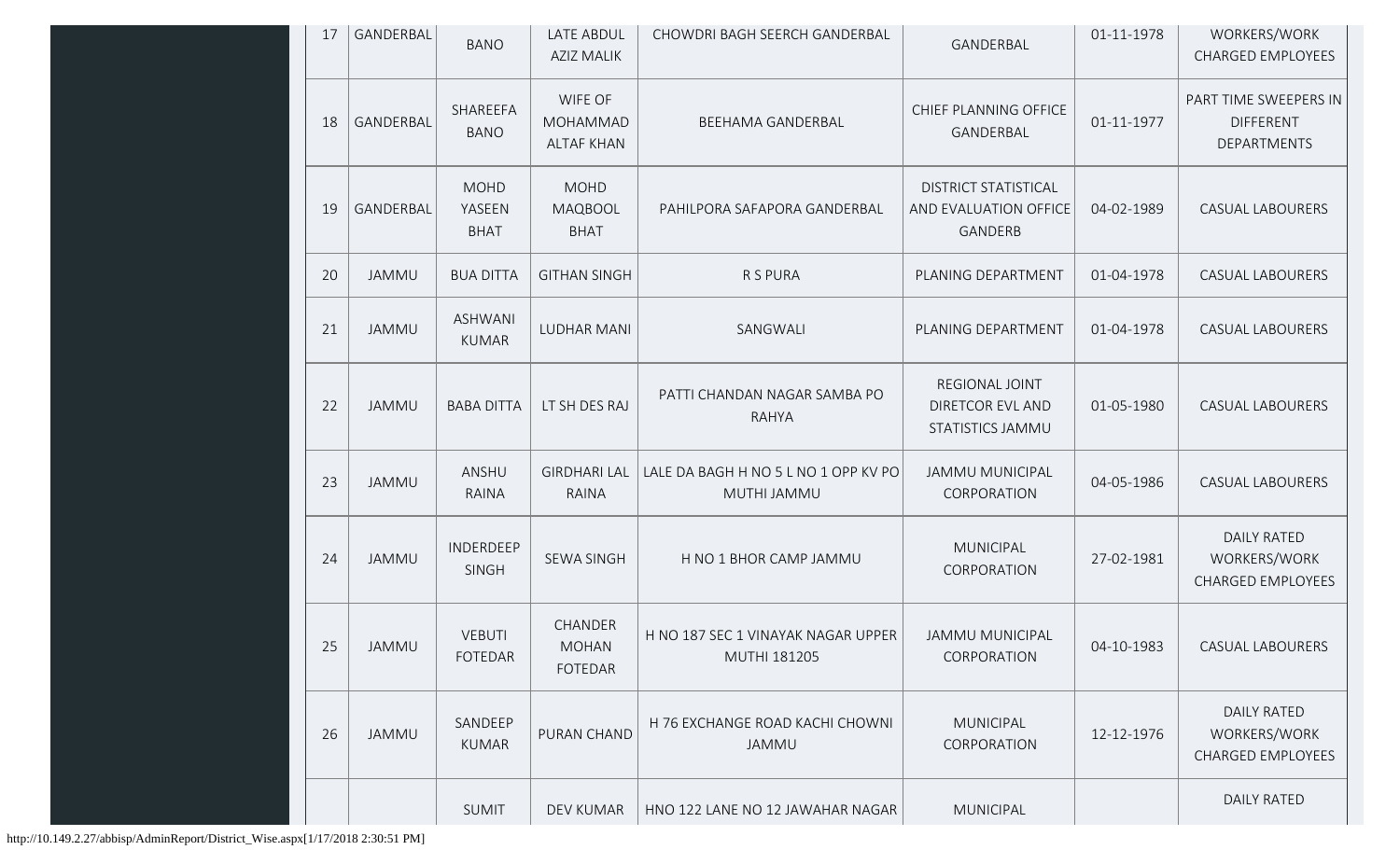| 27 | JAMMU        | SHARMA                          | SHARMA                                      | NEW PLOT JAMMU                                                                                        | CORPORATION                                  | 25-09-1985 | WORKERS/WORK<br><b>CHARGED EMPLOYEES</b>                       |
|----|--------------|---------------------------------|---------------------------------------------|-------------------------------------------------------------------------------------------------------|----------------------------------------------|------------|----------------------------------------------------------------|
| 28 | <b>JAMMU</b> | <b>BHAWANA</b><br><b>GUPTA</b>  | <b>GLGUPTA</b>                              | PLOT NO 161 REHARI COLONY JAMMU                                                                       | <b>JAMMU MUNICIPAL</b><br>CORPORATION        | 10-11-1983 | <b>CASUAL LABOURERS</b>                                        |
| 29 | <b>JAMMU</b> | SANJAY<br>SINGH<br>JAMWAL       | <b>GOVIND SINGH</b>                         | PHASE I WARD NO 59 UPPER MANDLIK<br>NAGAR THEATER PALOURA JAMMU                                       | <b>MUNICIPAL</b><br><b>CORPORATION JAMMU</b> | 15-12-1978 | <b>DAILY RATED</b><br>WORKERS/WORK<br><b>CHARGED EMPLOYEES</b> |
| 30 | <b>JAMMU</b> | <b>AMIT PARTAP</b><br>SHARMA    | SURINDER<br>PARTAP SINGH                    | <b>MUNICIPAL</b><br>H NO 16 LANE NO 6 GOPI NATH VIHAR<br><b>UDHEYWALA</b><br><b>CORPORATION JAMMU</b> |                                              | 01-04-1977 | <b>DAILY RATED</b><br>WORKERS/WORK<br><b>CHARGED EMPLOYEES</b> |
| 31 | <b>JAMMU</b> | <b>JOGINDER</b><br><b>KUMAR</b> | <b>CHARAN DASS</b>                          | H NO D 223 SHIV NAGAR JAMMU                                                                           | <b>JAMMU MUNICIPAL</b><br>CORPORATION        | 25-11-1984 | <b>CASUAL LABOURERS</b>                                        |
| 32 | <b>JAMMU</b> | <b>NARESH</b><br><b>KUMAR</b>   | <b>GITTAN RAM</b>                           | VILL PANJTOOT PO PALLANWALA TEH<br>KHOUR DISTT JAMMU                                                  | <b>JAMMU MUNICIPAL</b><br>CORPORATION        | 12-01-1982 | <b>CASUAL LABOURERS</b>                                        |
| 33 | <b>JAMMU</b> | <b>AJAY KUMAR</b>               | <b>BEMKA RAM</b>                            | H NO 343 A SECTOR 3 SHIVALIKPURAM<br>JANIPUR COLONY JAMMU 180007                                      | <b>JAMMU MUNICIPAL</b><br>CORPORATION        | 23-11-1979 | <b>CASUAL LABOURERS</b>                                        |
| 34 | <b>JAMMU</b> | <b>GITIKA</b><br><b>GUPTA</b>   | RAKESH<br>CHANDER<br><b>GUPTA</b>           | H NO 778 LANE NO 7 OPP JK BANK<br>TALAB TILLO JAMMU 180002                                            | <b>JAMMU MUNICIPAL</b><br>CORPORATION        | 11-02-1983 | <b>CASUAL LABOURERS</b>                                        |
| 35 | <b>JAMMU</b> | NIDHI VERMA                     | <b>KARTAR CHAND</b><br><b>VERMA</b>         | 104 B BHAWANI NAGAR JANIPUR<br>JAMMU                                                                  | <b>JAMMU MUNICIPAL</b><br>CORPORATION        | 28-04-1984 | <b>CASUAL LABOURERS</b>                                        |
| 36 | <b>JAMMU</b> | <b>SUMIT SINGH</b>              | SATVVEER<br><b>SINGH</b>                    | H NO 57 AMBEDKAR NAGAR OLD<br><b>JANIPUR JAMMU</b>                                                    | <b>JAMMU MUNICIPAL</b><br>CORPORATION        | 27-07-1989 | <b>CASUAL LABOURERS</b>                                        |
| 37 | <b>JAMMU</b> | ABHISHEK<br>KHAJURIA            | <b>SURINDER</b><br><b>KUMAR</b><br>KHAJURIA | H NO 512 ARORIAN WALI CHAPPRI<br>PREM NAGAR NEW PLOT JAMMU                                            | JAMMU MUNICIPAL<br>CORPORATION               | 10-10-1985 | <b>CASUAL LABOURERS</b>                                        |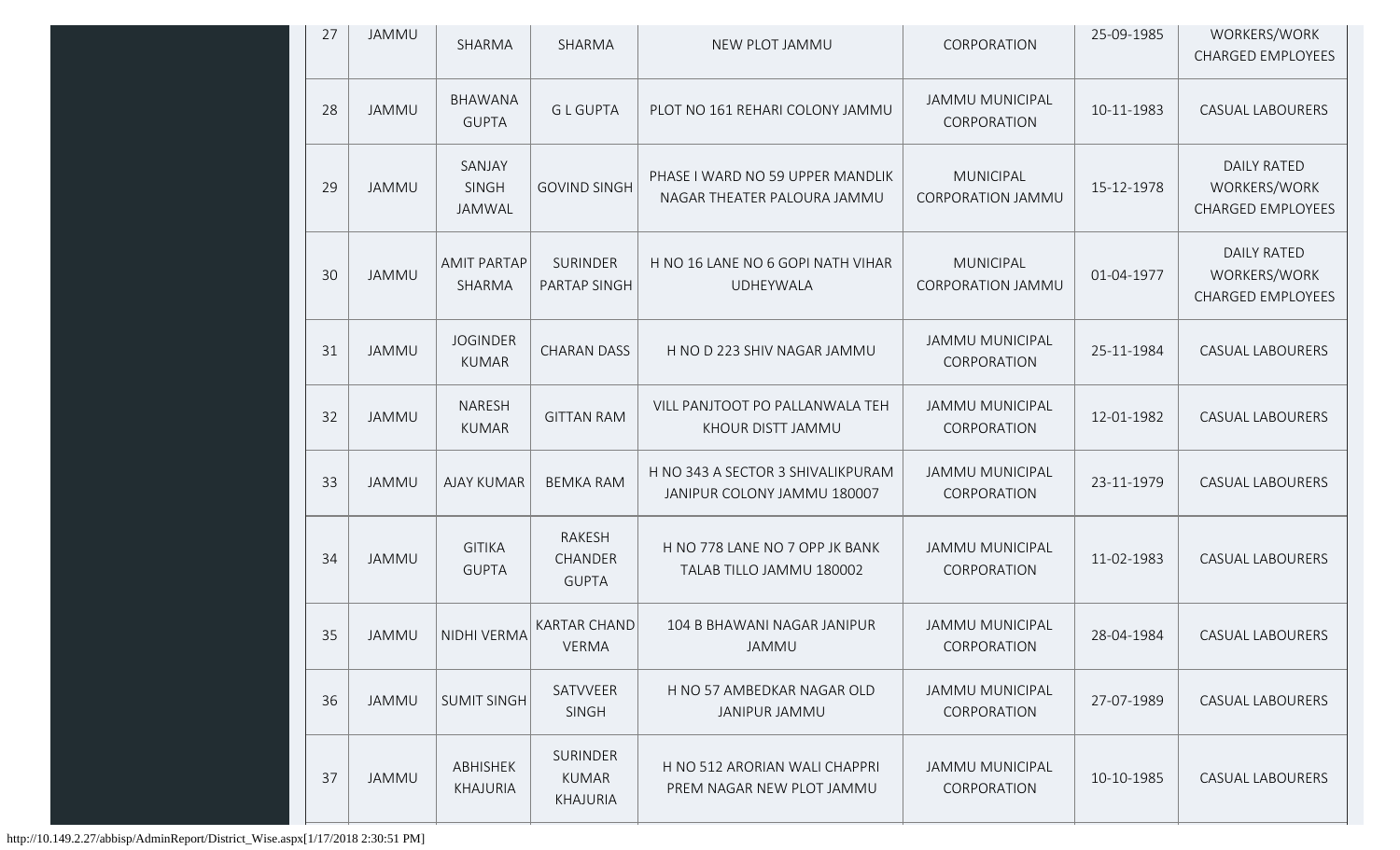| 38 | JAMMU        | PINKI DEVI                        | <b>KRISHAN LAL</b>                  | DOMANA JAMMU                                                                       | <b>JAMMU MUNICIPAL</b><br>CORPORATION        | 02-06-1980 | <b>CASUAL LABOURERS</b>                                        |
|----|--------------|-----------------------------------|-------------------------------------|------------------------------------------------------------------------------------|----------------------------------------------|------------|----------------------------------------------------------------|
| 39 | JAMMU        | <b>UMESH</b><br><b>KHOSLA</b>     | <b>KRISHAN LAL</b><br><b>KHOSLA</b> | F 233 HARI SINGH NAGAR REHARI<br>COLONY JAMMU                                      | <b>JAMMU MUNICIPAL</b><br>CORPORATION        | 22-05-1974 | <b>DAILY RATED</b><br>WORKERS/WORK<br><b>CHARGED EMPLOYEES</b> |
| 40 | <b>JAMMU</b> | <b>JYOTI</b>                      | <b>GIRDHARI LAL</b>                 | 86 NEW REHARI DOGRA HALL NEAR<br>MERIDIAN PALACE JAMMU                             | <b>JAMMU MUNICIPAL</b><br>CORPORATION        | 23-05-1986 | <b>CASUAL LABOURERS</b>                                        |
| 41 | <b>JAMMU</b> | PARSHOTAM<br><b>KUMAR</b>         | <b>GIAN CHAND</b>                   | VILLAGE HAKKAL PO SATWARI TEH<br>JAMMU DISTT JAMMU                                 | JAMMU MUNICIPAL<br>CORPORATION               | 18-07-1985 | <b>CASUAL LABOURERS</b>                                        |
| 42 | <b>JAMMU</b> | SUNIL<br><b>KUMAR</b>             | <b>KAILASH</b><br><b>KUMAR</b>      | H NO 52 KRISHNA NAGAR WARD NO 12<br>DISTT AND TEH JAMMU                            | <b>JAMMU MUNICIPAL</b><br>CORPORATION        | 17-07-1986 | <b>CASUAL LABOURERS</b>                                        |
| 43 | <b>JAMMU</b> | <b>SIKANDER</b><br><b>KUMAR</b>   | SANTOKHU<br><b>RAM</b>              | VPO GANDHARWAN TEH AKHNOOR<br><b>DISTT JAMMU</b>                                   | <b>JAMMU MUNICIPAL</b><br>CORPORATION        | 05-12-1984 | <b>CASUAL LABOURERS</b>                                        |
| 44 | <b>JAMMU</b> | <b>KANCHAN</b><br><b>JASROTIA</b> | LT KIRPAL<br><b>SINGH</b>           | H NO 68 SEC SAINIK COLONY JAMMU                                                    | <b>JAMMU MUNICIPAL</b><br>CORPORATION        | 26-05-1976 | <b>DAILY RATED</b><br>WORKERS/WORK<br><b>CHARGED EMPLOYEES</b> |
| 45 | <b>JAMMU</b> | AMIT<br><b>KAPOOR</b>             | <b>VIJAY KUMAR</b>                  | H NO 77 LANE NO 1 JANIPUR COLONY<br><b>JAMMU</b>                                   | <b>MUNICIPAL</b><br>CORPORATION              | 15-11-1982 | <b>DAILY RATED</b><br>WORKERS/WORK<br><b>CHARGED EMPLOYEES</b> |
| 46 | JAMMU        | PANKAJ<br>SHARMA                  | <b>CHUNI LAL</b><br>SHARMA          | PLOT NO 309 GREEN ENCLAVE BEHIND J<br>ABD K BOARD LANE 12 A REHARI<br>COLONY JAMMU | <b>MUNICIPAL</b><br><b>CORPORATION JAMMU</b> | 13-07-1982 | <b>DAILY RATED</b><br>WORKERS/WORK<br><b>CHARGED EMPLOYEES</b> |
| 47 | JAMMU        | SUNEEL<br><b>KUMAR</b><br>SHARMA  | LT RAM<br><b>RATTAN</b><br>SHARMA   | H NO 93 F MAST GARH JAMMU                                                          | <b>JAMMU MUNICIPAL</b><br>CORPORATION        | 16-10-1975 | <b>DAILY RATED</b><br>WORKERS/WORK<br><b>CHARGED EMPLOYEES</b> |
|    |              | <b>MAGHER</b>                     |                                     | PHARAL PO DINGA AMB TEH AND DISTT                                                  | <b>JAMMU MUNICIPAL</b>                       |            |                                                                |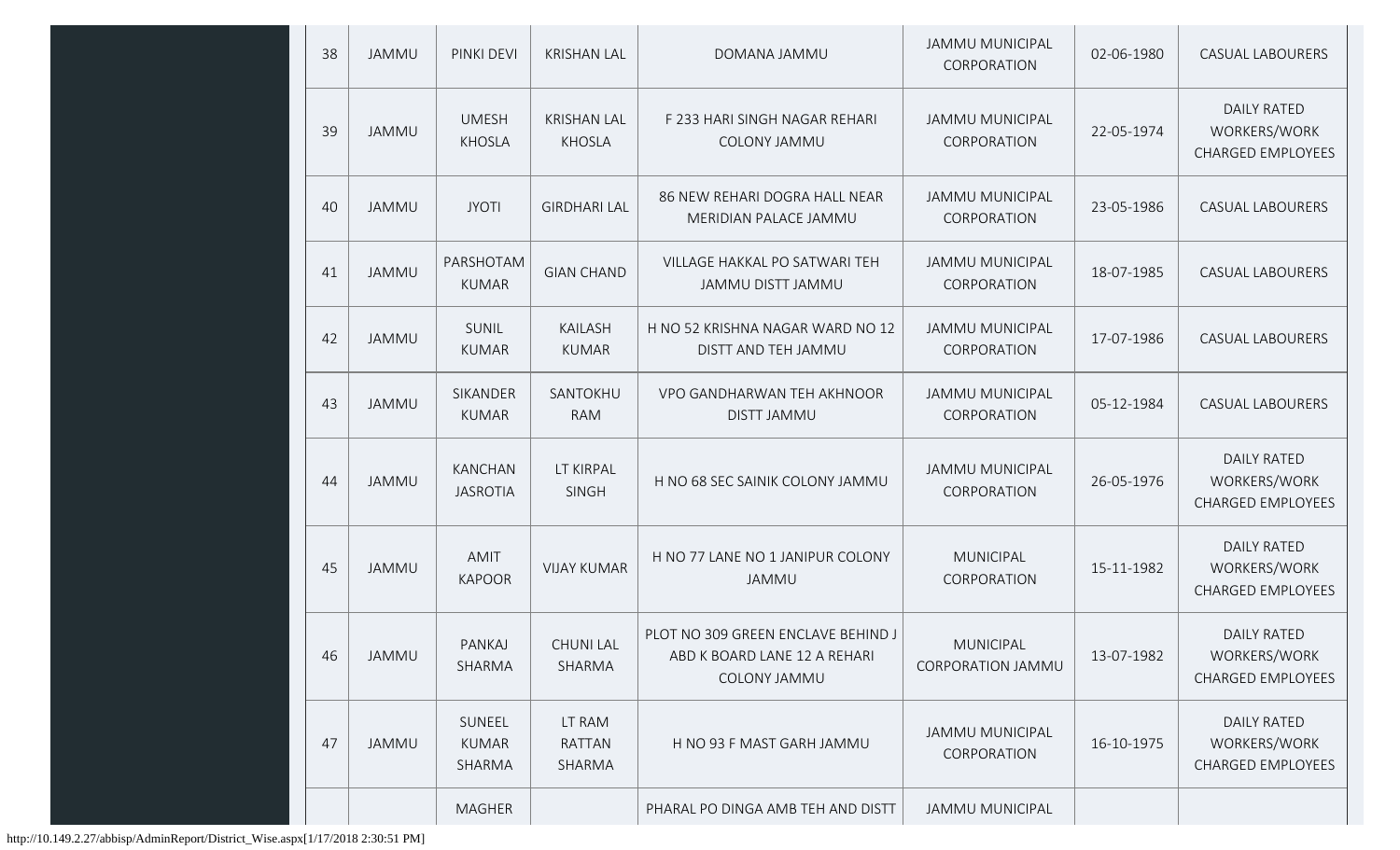| 48 | JAMMU        | <b>SINGH</b>                  | <b>CHAIN SINGH</b>           | <b>KATHUA 184144</b>                                                                                                              | CORPORATION                                  | 19-04-1976                                                     | <b>CASUAL LABOURERS</b>                                        |
|----|--------------|-------------------------------|------------------------------|-----------------------------------------------------------------------------------------------------------------------------------|----------------------------------------------|----------------------------------------------------------------|----------------------------------------------------------------|
| 49 | JAMMU        | SUNIL<br><b>KUMAR</b>         | <b>SEWA RAM</b>              | VILL BURJ KHADIAN PO PARYAL TEH AND<br><b>DISTT JAMMU</b>                                                                         | <b>JAMMU MUNICIPAL</b><br>CORPORATION        | 19-03-1982                                                     | <b>CASUAL LABOURERS</b>                                        |
| 50 | JAMMU        | ARTI<br>SHARMA                | <b>ROMESH</b><br>CHANDER     | MMUH NO 112 W NO 3 GURGI DHAKKI<br>AKHNOOR DISTRICT JA                                                                            | <b>JAMMU MUNICIPAL</b><br>CORPORATION        | 02-02-1985                                                     | <b>CASUAL LABOURERS</b>                                        |
| 51 | <b>JAMMU</b> | RAJEEV<br>ANGRAL              | <b>ASHOK KUMAR</b>           | WARD NO 13 H NO 177 BYPASS ROAD<br><b>JAMMU MUNICIPAL</b><br>11-09-1991<br>BISHNAH ADDA TEH BISHNAH DISTT<br>CORPORATION<br>JAMMU |                                              | <b>CASUAL LABOURERS</b>                                        |                                                                |
| 52 | <b>JAMMU</b> | SANDEEP<br>RAINA              | <b>BANSILAL</b>              | JK COLONY PALOURA TOP NEAR BSF<br>CAMP JAMMU                                                                                      | <b>CASUAL LABOURERS</b>                      |                                                                |                                                                |
| 53 | <b>JAMMU</b> | <b>SUMIT</b>                  | <b>MADAN LAL</b>             | <b>MUNICIPAL</b><br>H NO 75 MANDLIK NAGAR PHASE 1ST<br>21-09-1981<br><b>JAMMU</b><br>CORPORATION                                  |                                              | <b>DAILY RATED</b><br>WORKERS/WORK<br><b>CHARGED EMPLOYEES</b> |                                                                |
| 54 | <b>JAMMU</b> | <b>RACHIT</b><br><b>GUPTA</b> | <b>KKGUPTA</b>               | H NO 321 1206 JMC LOWER HARI SINGH<br><b>JAMMU MUNICIPAL</b><br>NAGAR REHARI COLONY JAMMU<br>CORPORATION<br>180005                |                                              | 08-04-1984                                                     | <b>CASUAL LABOURERS</b>                                        |
| 55 | <b>JAMMU</b> | <b>BALRAJ</b>                 | <b>TILAK RAJ</b>             | H NO 314 OLD REHARI W NO 28 TEH<br><b>DISTT JAMMU</b>                                                                             | <b>JAMMU MUNICIPAL</b><br>CORPORATION        | 14-04-1987                                                     | <b>CASUAL LABOURERS</b>                                        |
| 56 | <b>JAMMU</b> | NEERAJ<br>SHARMA              | <b>ASHOK KUMAR</b><br>SHARMA | LANE NO 7 PALOURA DHOK KHERI<br>PALOURA JAMMU                                                                                     | <b>JAMMU MUNICIPAL</b><br>CORPORATION        | 16-02-1986                                                     | <b>CASUAL LABOURERS</b>                                        |
| 57 | <b>JAMMU</b> | SANJEEV<br>SAINI              | <b>SATYA PAUL</b><br>SAINI   | H NO 2 SIVAM ENCLAVE APNA VIHAR<br>EXTN BEHIND CHOUDHARY PALACE PO<br><b>GANGYAL 18</b>                                           | <b>JAMMU MUNICIPAL</b><br>CORPORATION        | 16-01-1978                                                     | <b>CASUAL LABOURERS</b>                                        |
| 58 | <b>JAMMU</b> | RAKHI<br>SABHARWAL            | <b>SAT PAL</b><br>SABHARWAL  | H NO 46 RESHAM GHAR COLONY<br>JAMMU                                                                                               | <b>MUNICIPAL</b><br><b>CORPORATION JAMMU</b> | 23-06-1976                                                     | <b>DAILY RATED</b><br>WORKERS/WORK<br><b>CHARGED EMPLOYEES</b> |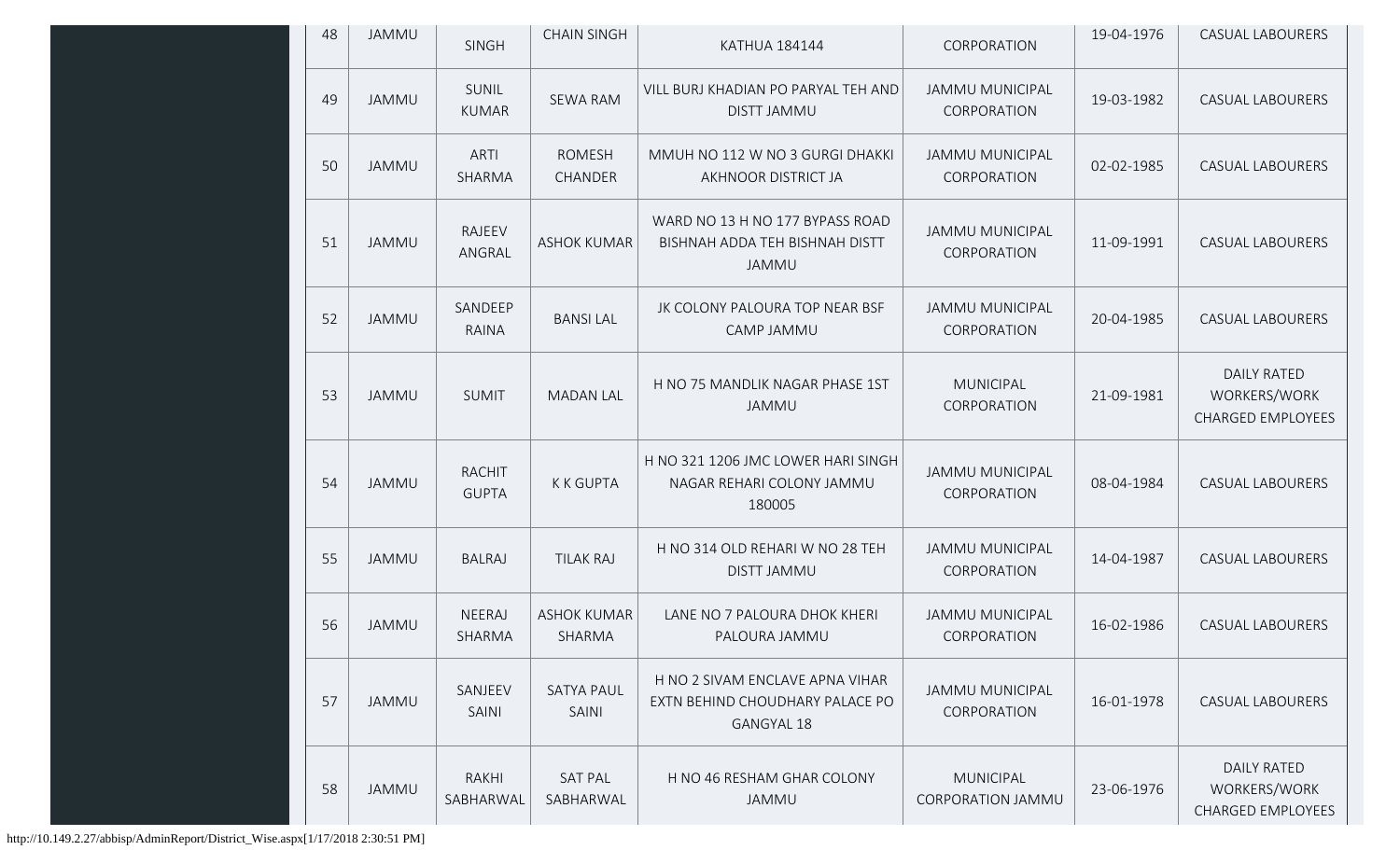| 59 | <b>JAMMU</b>   | AMIT<br>SHARMA                             | <b>VIJAY KRISHAN</b><br>SHARMA          | H NO 208 SEC 1 LOWER ROOP NAGAR<br>JAMMU                                       | <b>MUNICIPAL</b><br><b>CORPORATION JAMMU</b> | 10-12-1978 | <b>DAILY RATED</b><br>WORKERS/WORK<br>CHARGED EMPLOYEES        |  |  |
|----|----------------|--------------------------------------------|-----------------------------------------|--------------------------------------------------------------------------------|----------------------------------------------|------------|----------------------------------------------------------------|--|--|
| 60 | <b>JAMMU</b>   | <b>IMRAN KHAN</b>                          | <b>MANZOOR</b><br><b>HUSSAIN</b>        | Q NO 131 LAST STOP JANIPUR COLONY<br>JAMMU TEHSIL AND DISTRICT JAMMU<br>180007 | <b>JAMMU MUNICIPAL</b><br>CORPORATIN         | 03-07-1985 | <b>CASUAL LABOURERS</b>                                        |  |  |
| 61 | <b>JAMMU</b>   | RAJINDER<br><b>GUPTA</b>                   | <b>BANSILAL</b><br><b>GUPTA</b>         | H NO168 JAWAHAR NAGAR TALAB TILLO<br>JAMMU                                     | <b>JAMMU MUNICIPAL</b><br>CORPORATION        | 04-05-1975 | <b>DAILY RATED</b><br>WORKERS/WORK<br><b>CHARGED EMPLOYEES</b> |  |  |
| 62 | <b>JAMMU</b>   | <b>SUDHIR</b>                              | OM PARKSHH                              | HNO 48 SHARIKA VIHAR LOWER ROOP<br><b>NAGAR</b>                                | <b>MUNICIPAL</b><br>CORPORATION              | 02-10-1978 | <b>DAILY RATED</b><br>WORKERS/WORK<br><b>CHARGED EMPLOYEES</b> |  |  |
| 63 | <b>KARGIL</b>  | <b>BAGUM BI</b>                            | <b>MOHD</b><br><b>IBRAHIM</b>           | TAKMATAN HAGNIS KARGIL                                                         | CPO OFFICE KARGIL                            | 20-02-1977 | <b>CASUAL LABOURERS</b>                                        |  |  |
| 64 | <b>KUPWARA</b> | MOHAMMAD<br><b>RAFIQ</b><br><b>KHANDAY</b> | ALI<br>MOHAMMAD<br>KHANDAY              | YAROO LANGATE HANDWARA                                                         | <b>BDO OFFICEKALAROOS</b>                    | 05-01-1972 | <b>CIC OPERATORS OF</b><br>RURAL DEVELOPMENT<br>DEPARTMENT     |  |  |
| 65 | <b>KUPWARA</b> | <b>MOHD</b><br>YOUSUF<br><b>BHAT</b>       | <b>ALI MOHD</b><br><b>BHAT</b>          | LALPORA LOLAB KUPWARA                                                          | <b>BDO OFFICE KALAROOS</b>                   | 10-01-1969 | <b>DAILY RATED</b><br>WORKERS/WORK<br><b>CHARGED EMPLOYEES</b> |  |  |
| 66 | <b>KUPWARA</b> | <b>TARIQ</b><br>AHMAD<br><b>UNTOO</b>      | <b>GH MOHD</b><br><b>UNTOO</b>          | DIVER ANDERBUGH LOLAB                                                          | <b>BDO OFFICE KALAROOS</b>                   | 10-03-1976 | <b>CIC OPERATORS OF</b><br>RURAL DEVELOPMENT<br>DEPARTMENT     |  |  |
| 67 | LEH            | SAKINA<br><b>KHATOON</b>                   | <b>SHIEKH</b><br><b>GHULAM</b><br>ABASS | CHUCHOT GONGMA                                                                 | <b>DURBUK BLOCK OFFICE</b>                   | 01-03-1982 | <b>CASUAL LABOURERS</b>                                        |  |  |
|    |                |                                            |                                         |                                                                                |                                              |            |                                                                |  |  |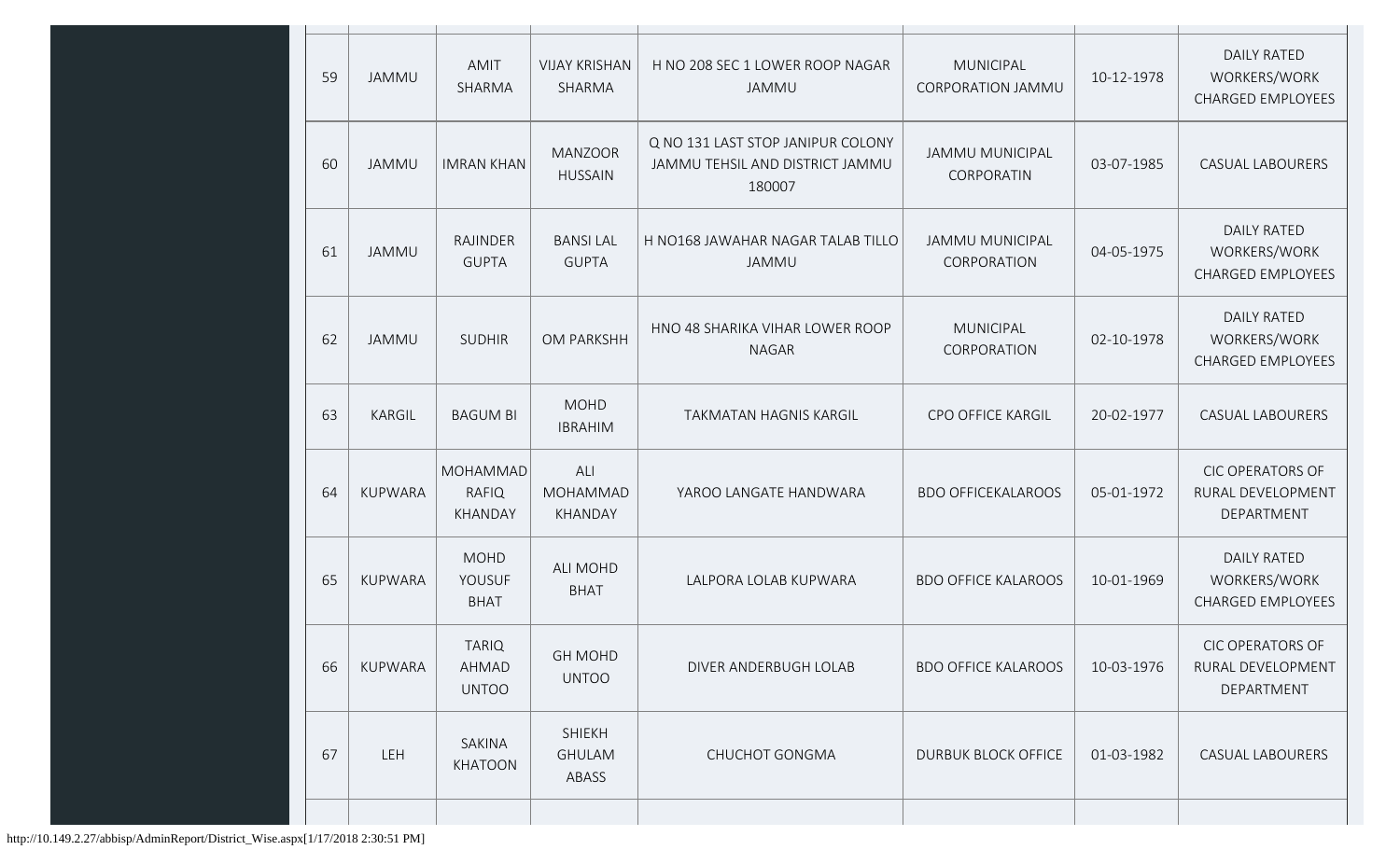| 68 | LEH           | STANZIN<br>LAMO                           | <b>JIKMAT</b><br>YORGAIL               | DPO LEH<br><b>TANGTSE DURBUK</b>                                                  |                                                | 04-05-1979 | <b>CIC OPERATORS OF</b><br>RURAL DEVELOPMENT<br>DEPARTMENT     |
|----|---------------|-------------------------------------------|----------------------------------------|-----------------------------------------------------------------------------------|------------------------------------------------|------------|----------------------------------------------------------------|
| 69 | <b>POONCH</b> | SH MOHD<br><b>MAHROOF</b>                 | SH MIR MOHD                            | VILLAGE LAROKA TEHSIL NOWSHERA<br><b>DISTRICT RAJOURI</b>                         | <b>DSEO</b>                                    | 02-09-1982 | <b>CASUAL LABOURERS</b>                                        |
| 70 | PULWAMA       | <b>GH HASSAN</b><br><b>MALIK</b>          | GH<br><b>MOHIUDDIN</b><br><b>MALIK</b> | MALIK PORA PULWAMA                                                                | <b>DSEO PULWAMA</b>                            | 08-03-1967 | <b>CASUAL LABOURERS</b>                                        |
| 71 | PULWAMA       | KHURSHID<br><b>AHMAD MIR</b>              | <b>MOHD</b><br><b>RAMZAN MIR</b>       | DISTRICT STATISTICS AND<br><b>UTHMULLA</b><br><b>EVALUATION OFFICE</b><br>PULWAMA |                                                | 13-05-1977 | <b>CASUAL LABOURERS</b>                                        |
| 72 | RAMBAN        | <b>ASHAQ</b><br><b>HASSAN</b>             | <b>GH HASSAN</b><br>CHOPAN             | VILLAGE CHAREEL TEHSIL BANIHAL<br><b>DISTRICT RAMBAN</b>                          | CPO OFFICE RAMBAN                              | 12-05-1985 | <b>DAILY RATED</b><br>WORKERS/WORK<br>CHARGED EMPLOYEES        |
| 73 | RAMBAN        | JAVED<br>AHMED                            | AHMED ULLAH<br><b>SHAN</b>             | VILLAGE DHANDAL TEHSIL AND DISTRICT<br><b>DODA</b>                                | CPO OFFICE RAMBAN                              | 01-01-1981 | <b>DAILY RATED</b><br>WORKERS/WORK<br><b>CHARGED EMPLOYEES</b> |
| 74 | <b>RAMBAN</b> | <b>JOGINDER</b><br>SINGH                  | <b>MULKH RAJ</b>                       | VILLAGE PACHOTE TEHSIL CHENANI<br>CPO OFFICE RAMBAN<br><b>DISTRICT UDHAMPUR</b>   |                                                | 26-10-1977 | <b>DAILY RATED</b><br>WORKERS/WORK<br><b>CHARGED EMPLOYEES</b> |
| 75 | SHOPIAN       | RIYAZ<br>AHMAD<br><b>SHEIKH</b>           | <b>GH MOHD</b><br><b>SHEIKH</b>        | RATNIPORA SHOPIAN                                                                 | CHIEF PLANNING OFFICE<br>21-04-1987<br>SHOPIAN |            | <b>CASUAL LABOURERS</b>                                        |
| 76 | SHOPIAN       | MOHAMMAD<br><b>YOUNUS</b><br><b>MALIK</b> | MOHAMMAD<br>RAFIQ MALIK                | <b>BONGAM SHOPIAN</b>                                                             | DC OFFICE SHOPIAN                              | 15-03-1988 | <b>CASUAL LABOURERS</b>                                        |
|    |               | <b>GOWHAR</b>                             | <b>MOHD SHAFI</b>                      |                                                                                   | PLANNING DEPARTMENT                            |            |                                                                |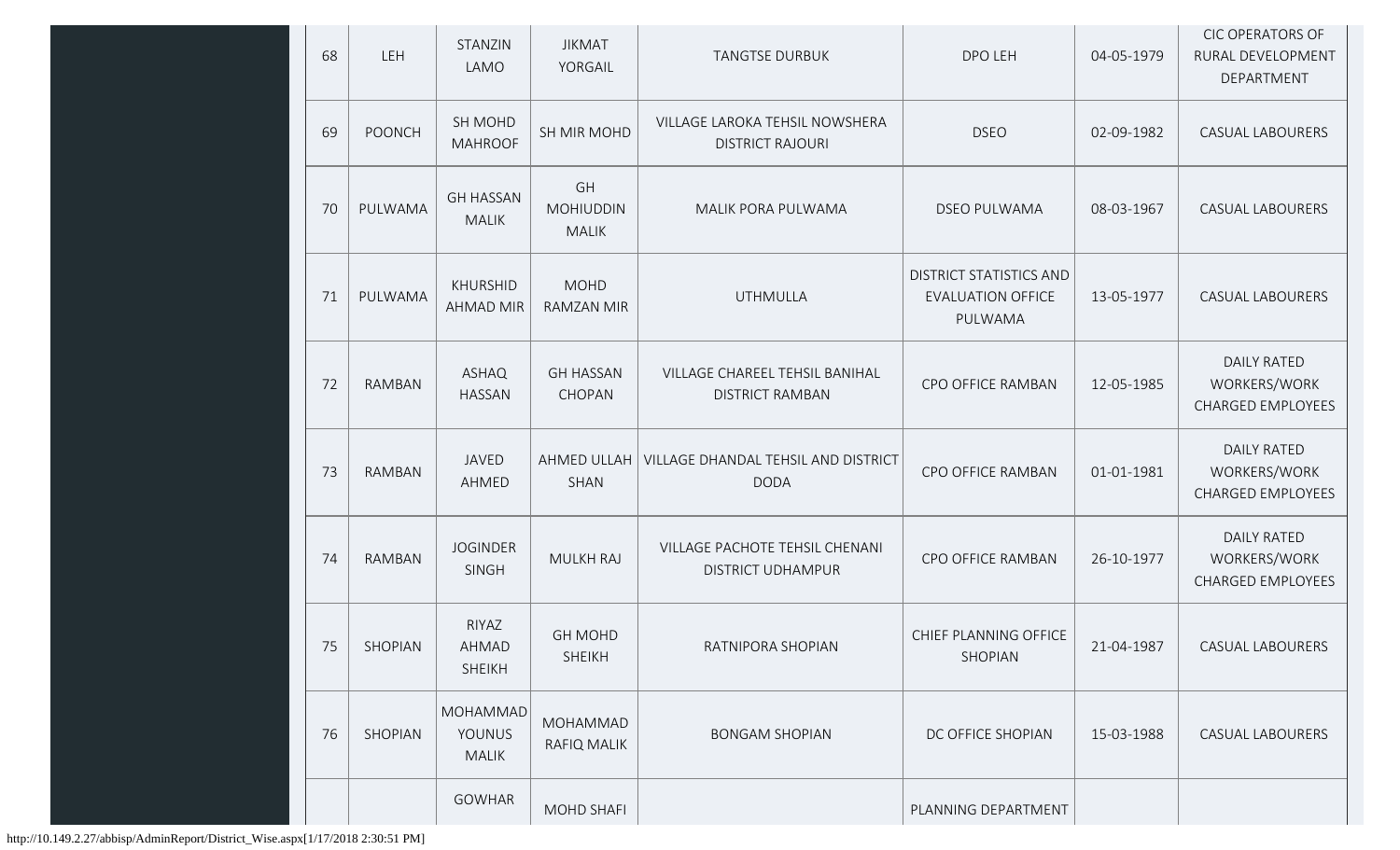| 77 | SHOPIAN  | <b>SHAFI</b><br>ZARGAR                          | ZARGAR                                         | <b>BONGAM SHOPIAN</b>            | SHOPIAN                                                                | 03-04-1987 | <b>CASUAL LABOURERS</b> |
|----|----------|-------------------------------------------------|------------------------------------------------|----------------------------------|------------------------------------------------------------------------|------------|-------------------------|
| 78 | SRINAGAR | <b>ASHIQ</b><br><b>HUSSAIN</b><br><b>NAQASH</b> | ALI<br>MOHAMMAD<br>NAQASH                      | JEHANGIR CHOWK SHERGADI SRINAGAR | <b>DSEO SRINAGAR</b>                                                   | 16-12-1977 | <b>CASUAL LABOURERS</b> |
| 79 | SRINAGAR | <b>KAISER ALI</b>                               | ALI<br>MOHAMMAD<br><b>SHEIKH</b>               | RAWAL PORA LD COLONY GOURI PORA  | DE S BEMINA SGR                                                        | 04-10-1981 | <b>CASUAL LABOURERS</b> |
| 80 | SRINAGAR | ABDUL<br><b>RASHID</b><br><b>WANI</b>           | <b>GHULAM</b><br><b>MOHAMAD</b><br><b>WANI</b> | MALIK SAHIB SOURASRINAGAR        | <b>DSEO SRINAGAR</b>                                                   | 01-01-1975 | <b>CASUAL LABOURERS</b> |
| 81 | SRINAGAR | <b>BASHIR</b><br><b>AHMAD SOFI</b>              | MOHAMMAD<br><b>IBRAHIM SOFI</b>                | MIRGUND MIRCHIMAR                | <b>STATISTICAL TRAIN</b><br><b>INSTITUTE KASHMIR</b>                   | 16-01-1974 | <b>CASUAL LABOURERS</b> |
| 82 | SRINAGAR | <b>MOHAMMAD</b><br><b>SHAFI BABA</b>            | ALI<br><b>MOHAMMAD</b><br><b>BABA</b>          | YAWCHAMA                         | <b>JOINT DIRECTOR</b><br>STATISTICAL TRAINING<br><b>INSTITUTE BEMI</b> | 07-10-1976 | <b>CASUAL LABOURERS</b> |
| 83 | SRINAGAR | ABDUL<br>WAHEED<br><b>DAR</b>                   | ABDUL AHAD<br><b>DAR</b>                       | HAKEEM BAGH, RAWALPORA           | REGIONAL JOINT<br>DIRECTOR E&S, KASHMIR                                | 01-10-1969 | <b>CASUAL LABOURERS</b> |
| 84 | SRINAGAR | FAYAZ<br>AHMAD<br><b>MALIK</b>                  | ABDUL<br>RAHMAN<br><b>MALIK</b>                | KAWOOSA KHALISA                  | REGIONAL JOINT<br>DIRECTOR E&S, KASHMIR                                | 30-11-1975 | <b>CASUAL LABOURERS</b> |
| 85 | SRINAGAR | SHAKEEL<br>AHMAD<br><b>MATOO</b>                | <b>GULAM</b><br><b>HASSAN</b><br><b>MATOO</b>  | BILAL COLOMNY, BEMINA, SECTOR 2C | REGIONAL JOINT<br>DIRECTOR E&S, KASHMIR                                | 27-04-1972 | <b>CASUAL LABOURERS</b> |
| 86 | SRINAGAR | <b>GHULAM</b><br>RASOOL                         | ABDUL KARIM<br><b>MOCHI</b>                    | KHANDHAMA, BEERWAH               | REGIONAL JOINT<br>DIRECTOR E&S, KASHMIR                                | 12-11-1980 | CASUAL LABOURERS        |